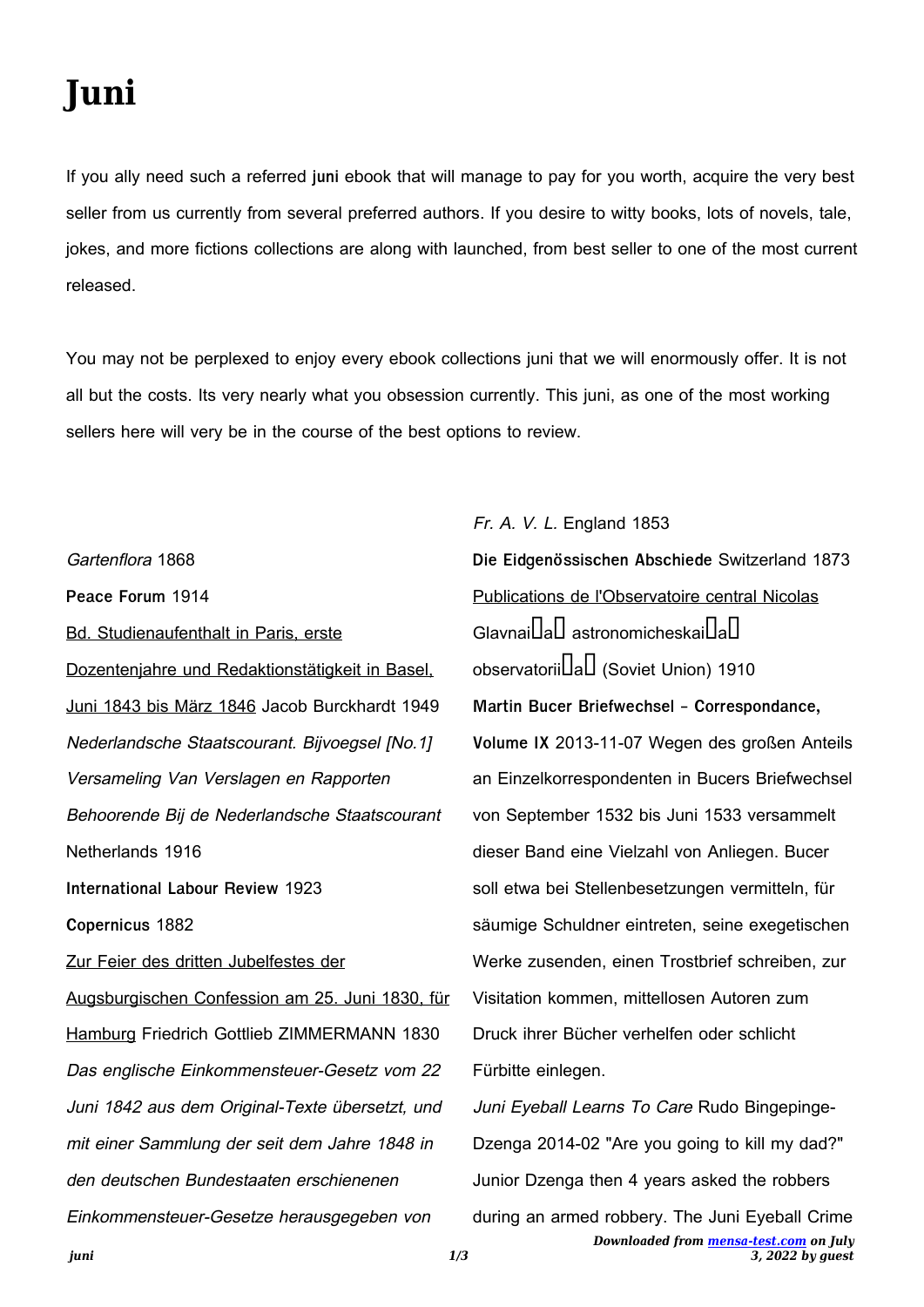Buster Series aims to restore basic values in children with a long term vision of curbing crime. Each story in the series teaches children lost values like caring, kindness, sharing, forgiveness, even saying sorry. When a child disregards basic moral values it is the same child who as an adult will take to crime. When we are able to enforce the right values we empower our children to make the right choices in future even when there is pressure to pick crime. Juni Eyeball is an ordinary 7 year old who uses what he has to do extraordinary acts of kindness .Read on! Bulletin of the International Railway Congress Association International Railway Congress Association 1907

**Das allgemeine deutsche Handelsgesetzbuch nebst dem preussischen Einführungsgesetze von 24. Juni 1861 und der Instruktion vom 12. Dezember 1861 ... Aus den Quellen erläutert von A. Makower und S. Meyer** Germany 1862 Tonindustrie-Zeitung und Keramische Rundschau 1904

**Das Berggesetz Des Großherzogthums Sachsen Nebst Dem Publikationspatente Vom 22. Juni 1857** 1857

Beretning om Rødding Folkehøjskole i Aaret Juni 1862 til Juni 1863. ... af L. Schroder ... Højskolens Forstander. (Tilligmed en Fortegnelse over Medlemmerne af Foreningen ved H. Nutzhorn.). Forening for Rödding Fotkehöiskole (RÖDDING) 1863

**Protestantische Freunde in Eisleben 10. und 11. Juni 1845** Johann Jacob Marcus Leberecht UHLICH 1845 **Biology Pamphlets** 1898 Beretning om Rødding Folkehøjskole i Aaret 12te Juni 1860 til 12te Juni 1861 ... af S. Høgsbro ... Højskolens Forstander. (Tilligmed en Fortegnelse over Medlemmerne af Foreningen ved I. L. Knudsen.). Forening for Rödding Fotkehöiskole (RÖDDING) 1861 **Die Bevölkerungsbewegung Im Lande Nordrhein-Westfalen Von September 1939-Juni 1496** Rheinisch-Westfälisches Institut für Wirtschaftsforschung Essen 1946 **Robert Ryman, 15. Juni-10. August 1980, InK. Halle Für Internationale Neue Kunst, Zürich** Robert Ryman 1980 Achter Internationaler Kongress für Lebensversicherungsmedizin, Luzern, 15.-19. Juni 1964 H. R. Stettbacher 1965 Aquila 1916 Host Bibliographic Record for Boundwith Item Barcode 30112088763310 and Others 1904 Monthly Bulletin International Railway Congress Association 1912 **Landwirtschaftliche Jahrbücher** 1893 Festschrift Zur Säcularfeier Der Königlichen Landwirthschafts-Gesellschaft Zu Celle Am 4. Juni 1864 1864 **Deutsche Kolonialzeitung** 1899 **Lovtidende for Kongeriget Danmark** Denmark